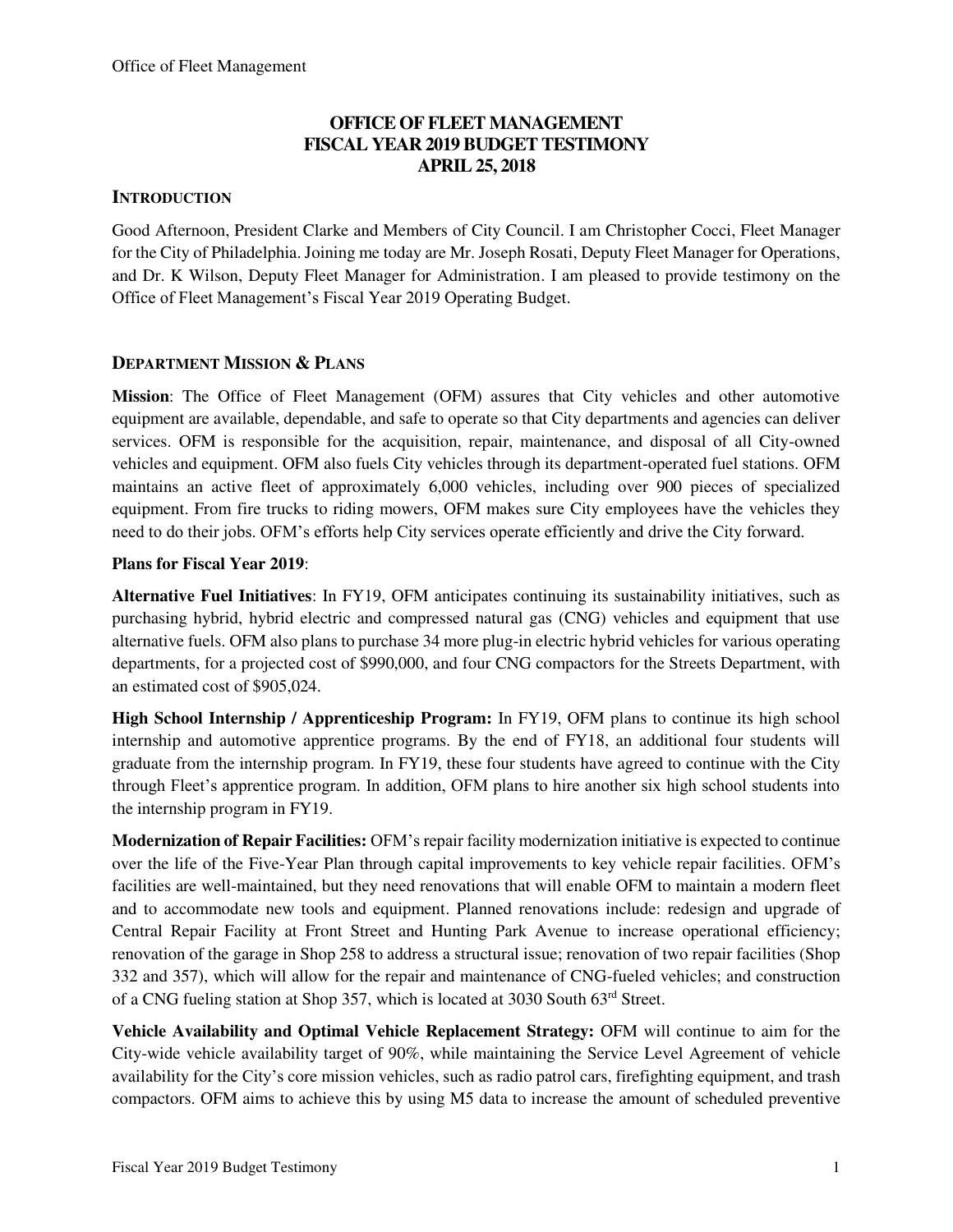maintenance of City vehicles. Scheduled maintenance is expected to enhance vehicle safety and to increase vehicle availability for operating departments while allowing OFM to perform preventive maintenance at a time that is most convenient to departments. The Optimal Vehicle Replacement Strategy will enable OFM to replace operating department's vehicles and equipment with reliable and economically-feasible vehicles and equipment for their operations. This strategy is expected to allow for the replacement of costly, older, and more unreliable vehicles to increase productivity through increased vehicle availability.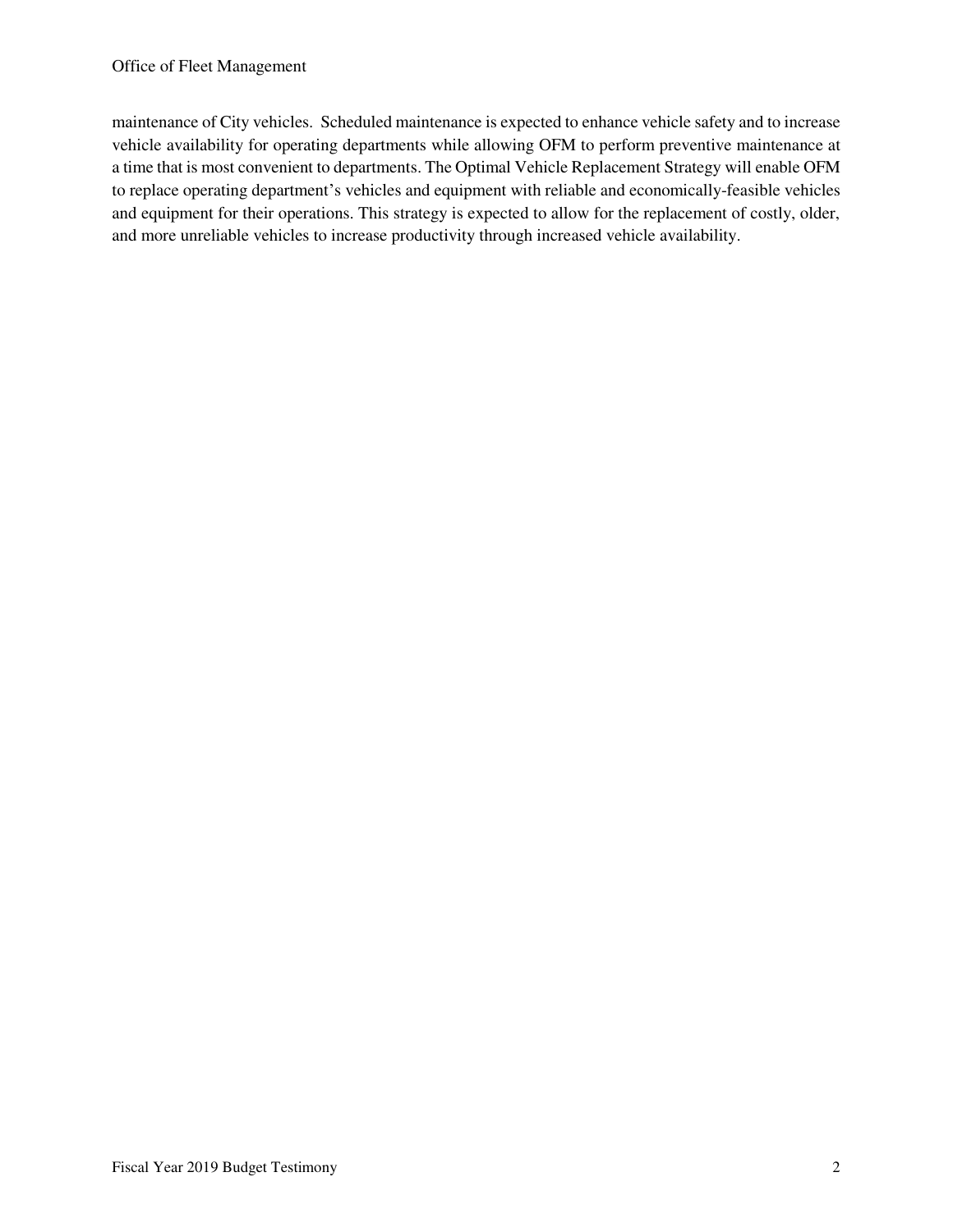## **BUDGET SUMMARY & OTHER BUDGET DRIVERS**

| <b>Staff Demographics Summary (as of December 2017)</b> |           |           |                             |          |  |  |  |  |
|---------------------------------------------------------|-----------|-----------|-----------------------------|----------|--|--|--|--|
|                                                         | Total     | Minority  | White                       | Female   |  |  |  |  |
| Number of Full-Time Staff                               | 362       | 186       | 176                         | 31       |  |  |  |  |
| Number of -Exempt Staff                                 | 6         | 2         | 4                           |          |  |  |  |  |
| Number of Executive Staff (deputy level and above)      | 3         |           | $\mathcal{D}_{\mathcal{A}}$ | $\Omega$ |  |  |  |  |
| Average Salary, Full-Time Staff                         | \$50,631  | \$47,392  | \$54,055                    | \$49,953 |  |  |  |  |
| Average Salary, Exempt Staff                            | \$106,220 | \$100,803 | \$108,928                   | \$95,000 |  |  |  |  |
| Average Salary, Executive Staff                         | \$114,403 | \$106,605 | \$118,303                   | N/A      |  |  |  |  |
| Median Salary, Full-Time Staff                          | \$49,406  | \$48,806  | \$51,785                    | \$44,018 |  |  |  |  |
| Median Salary, Exempt Staff                             | \$103,080 | \$100,803 | \$103,080                   | \$95,000 |  |  |  |  |
| Median Salary, Executive Staff                          | \$106,605 | \$106,605 | \$118,303                   | N/A      |  |  |  |  |

| <b>Employment Levels (as of December 2017)</b>            |                 |          |  |  |  |  |  |
|-----------------------------------------------------------|-----------------|----------|--|--|--|--|--|
|                                                           | <b>Budgeted</b> | Filled   |  |  |  |  |  |
| Number of Full-Time Positions                             | 382             | 362      |  |  |  |  |  |
| Number of Exempt Positions                                |                 | 6        |  |  |  |  |  |
| Number of Executive Positions<br>(deputy level and above) | ٩               | 3        |  |  |  |  |  |
| Average Salary of All Full-Time<br>Positions              | \$50,286        | \$50,631 |  |  |  |  |  |
| Median Salary of All Full-Time<br>Positions               | \$49,406        | \$49,406 |  |  |  |  |  |

| <b>General Fund Financial Summary by Class</b>    |                |                    |                |                    |                |                  |  |  |  |
|---------------------------------------------------|----------------|--------------------|----------------|--------------------|----------------|------------------|--|--|--|
|                                                   | FY17 Original  | FY17 Actual        | FY18 Original  | FY18 Estimated     | FY19 Proposed  | Difference:      |  |  |  |
|                                                   | Appropriations | <b>Obligations</b> | Appropriations | <b>Obligations</b> | Appropriations | <b>FY19-FY18</b> |  |  |  |
| Class 100 - Employee Compensation                 | \$16,613,280   | \$16,491,089       | \$18,009,259   | \$17,993,069       | \$18,539,450   | \$546.381        |  |  |  |
| Class 200 - Purchase of Services                  | \$9,604,396    | \$9,574,287        | \$9,604,396    | \$9,604,396        | \$5,104,396    | (\$4,500,000)    |  |  |  |
| Class $300/400$ - Materials, Supplies & Equipment | \$34,928,211   | \$34,742,341       | \$35,928,211   | \$37,320,526       | \$40,215,950   | \$2,895,424      |  |  |  |
| Class 500 - Contributions                         | \$0            | \$10.912           |                | \$0                | \$0            | -\$0             |  |  |  |
|                                                   | \$61,145,887   | \$60,818,629       | \$63,541,866   | \$64,917,991       | \$63,859,796   | (\$1,058,195)    |  |  |  |

| <b>Contracts Summary (Professional Services only)</b> |          |             |             |             |             |                       |  |  |
|-------------------------------------------------------|----------|-------------|-------------|-------------|-------------|-----------------------|--|--|
|                                                       | FY13     | <b>FY14</b> | <b>FY15</b> | <b>FY16</b> | <b>FY17</b> | FY18 YTD<br>(Q1 & Q2) |  |  |
| Total amount of contracts                             | \$35,000 | \$0         | \$0         | \$0         |             | \$50,000              |  |  |
| Total amount to M/W/DSBE                              |          | \$0         | \$0         | \$0         | \$0         | \$0                   |  |  |
| <b>Participation Rate</b>                             | $0\%$    | $0\%$       | $0\%$       | $0\%$       | $0\%$       | $0\%$                 |  |  |

Note: For most years, OFM has had very few (if any) professional services contracts.

| Total M/W/DSBE Contract Participation Goal (Public Works; Services,<br><b>Supplies &amp; Equipment; and Professional Services combined)</b> |  |  |  |  |  |  |  |
|---------------------------------------------------------------------------------------------------------------------------------------------|--|--|--|--|--|--|--|
| <b>FY19</b><br><b>FY17</b><br><b>FY18</b>                                                                                                   |  |  |  |  |  |  |  |
| M/W/DSBE Contract Participation Goal<br>5%<br>5%<br>5%                                                                                      |  |  |  |  |  |  |  |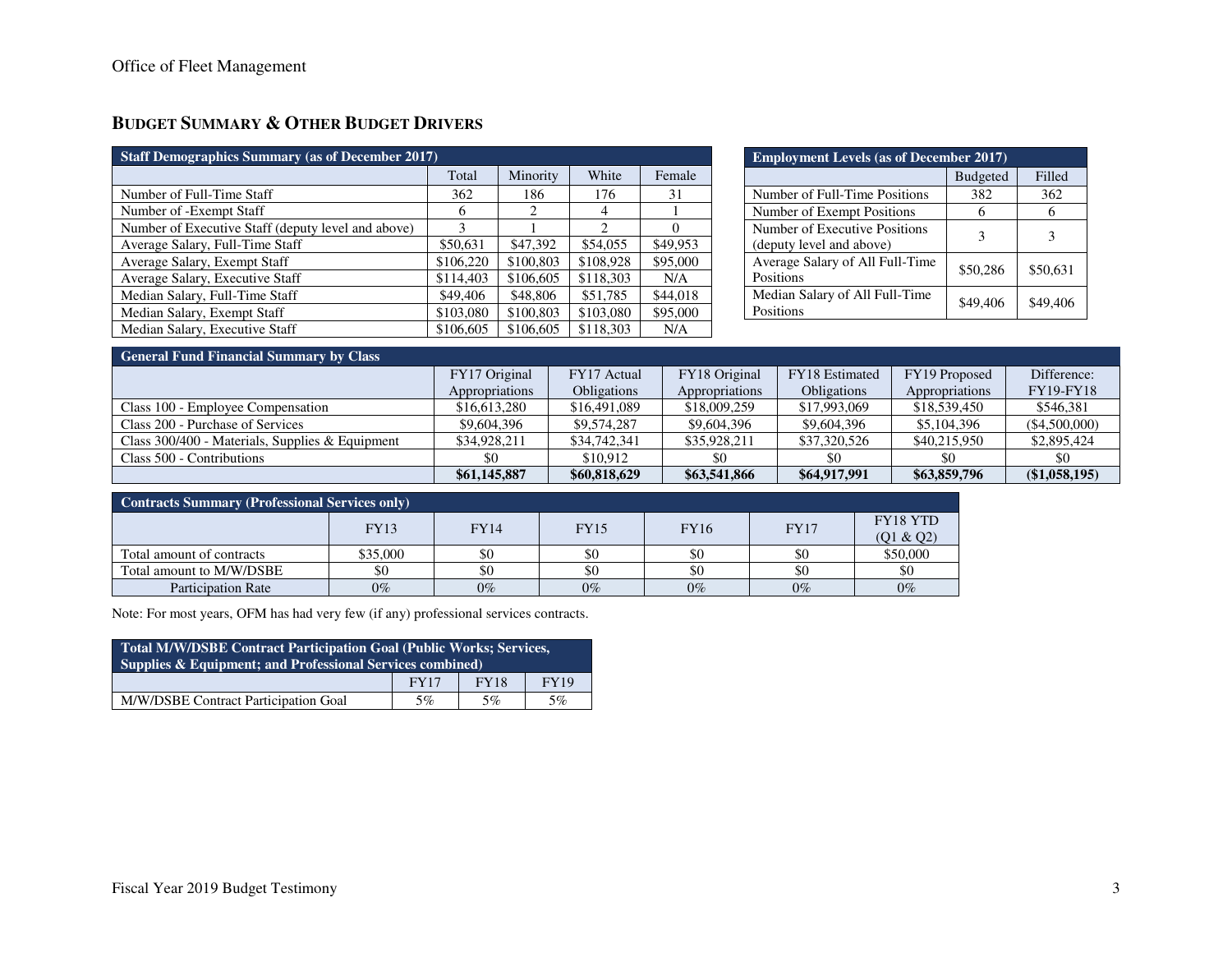## **PROPOSED BUDGET OVERVIEW**

### **Proposed Funding Request**:

The proposed Fiscal Year 2019 General Fund budget totals \$63,859,796 a decrease of \$1,058,195 from Fiscal Year 2018 estimated obligation levels. This overall decrease is due to the elimination of vehicle purchase lease payment, decrease of vehicle parts purchase funding, pay increase due to DC33 contract, an increase in vehicle acquisition funding and payroll cost increases due to the addition of five new positions to support the High School Internship Program and Human Resources function.

The proposed budget includes:

- \$18,539,450 in Class 100, an increase of \$546,381 over FY18. This additional funding will be mainly allocated to pay increases due to DC33 contracts, 4 additional Automotive Apprentice positions to support OFM's High School Internship Program and 1 position to support Human Resources functions.
- \$5,104,396 in Class 200, a decrease of \$4,500,000 over FY18 due to the elimination of the vehicle lease payment.
- \$25,118,211 in Class 300, a decrease of \$354,576 over FY18 due to a reduction of vehicle parts purchases.
- \$15,097,739 in Class 400, an increase of \$3,250,000 over FY18. This funding will be mainly used to purchase of 150 Radio Patrol Cars at a cost of \$5,880,000, 34 unmarked sedans at a cost of \$879,000, 12 Emergency Patrol Wagons at a cost of \$312,000 for the Police Department, \$250,000 to replace Fire Department Vehicles and the remaining funds will be allocated to replace vehicles relinquished without replacement and to replace various aged vehicles for all other departments.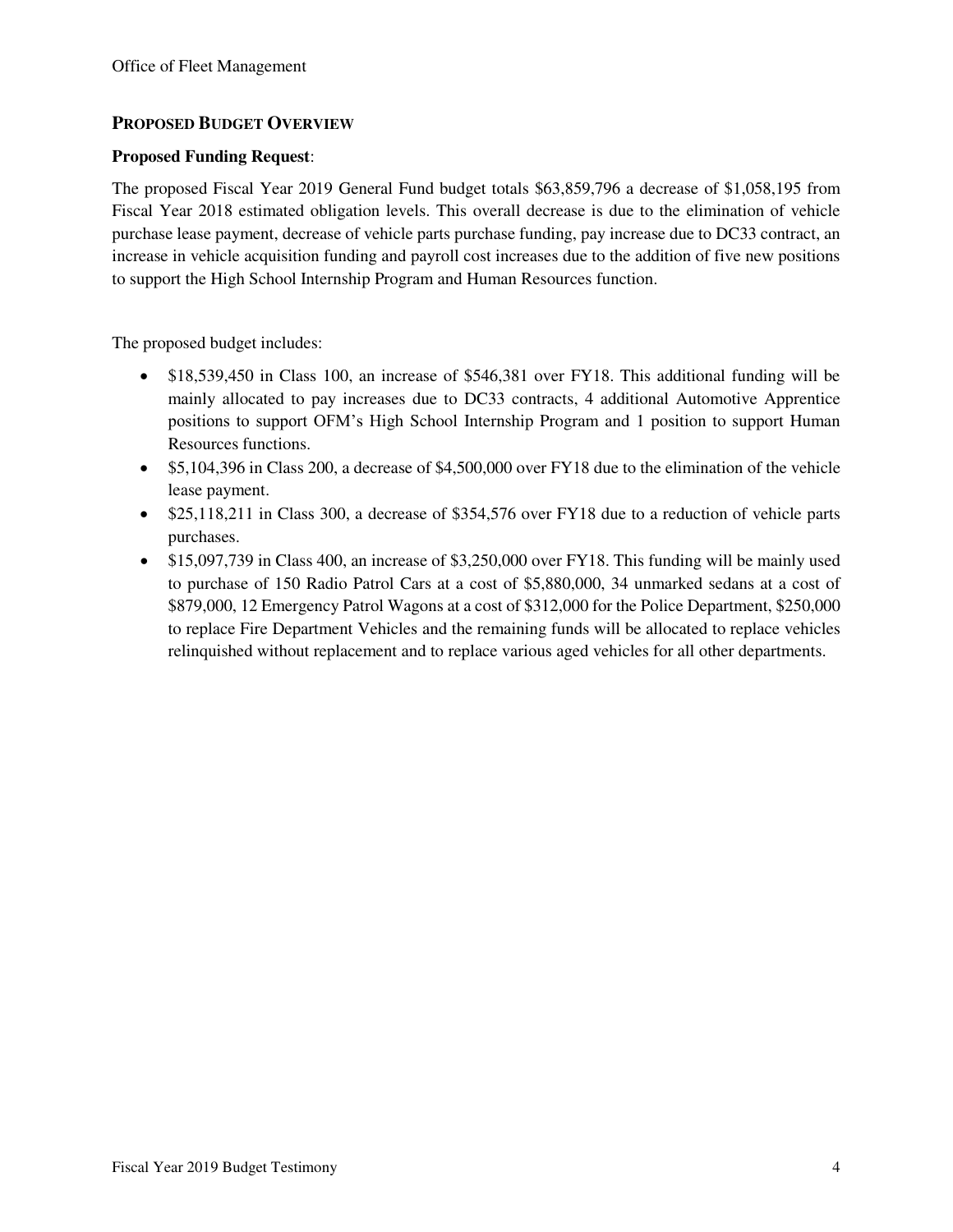## **STAFFING LEVELS**

The department is requesting 389 budgeted positions (all funds) for FY19, an increase of 7 positions over FY18.

The increase is attributed to 4 positions to support Automotive Apprentice Program, 2 Automotive Technicians positions to fully support Aviation Department's vehicle maintenance need and 1 position to support Human Resources functions.

### **NEW HIRES**

| New Hires (from 7/1/2017 to December 2017) |                                     |         |                 |  |  |  |  |  |
|--------------------------------------------|-------------------------------------|---------|-----------------|--|--|--|--|--|
|                                            | <b>Total Number of</b><br>New Hires | Spanish | French / Creole |  |  |  |  |  |
| <b>Black or African</b><br>American        |                                     |         |                 |  |  |  |  |  |
| Asian                                      |                                     |         |                 |  |  |  |  |  |
| Hispanic or<br>Latino                      |                                     |         |                 |  |  |  |  |  |
| White                                      |                                     |         |                 |  |  |  |  |  |
| Total                                      | 13                                  |         |                 |  |  |  |  |  |

Of Fleet's new hires noted above, 1 (7.69%) is female and 12 (92.31%) are male. Of the total employees 6 (46.15%) are African American, 3 (23.08%) are Caucasian, 3 (23.08%) are Hispanic and 1 (7.69%) is Asian. During this period, there were no new hires in Fleet's executive team.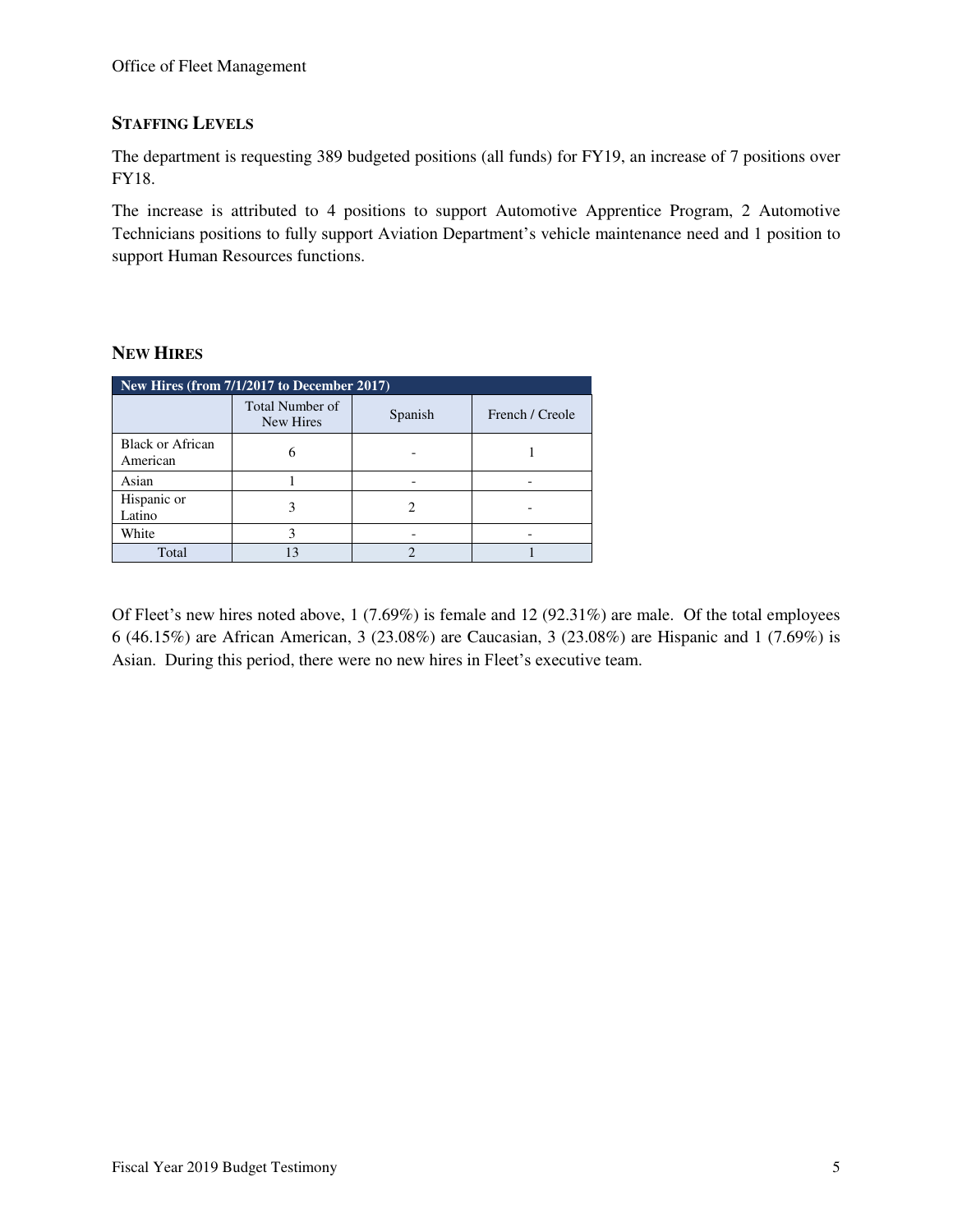### **PERFORMANCE, CHALLENGES, AND INITIATIVES**

#### **Fleet Administrative Services**:

#### **FY19 Strategic Goals**  • Continue OFM's Environmental Initiatives by purchasing hybrid, hybrid electric, and compressed natural gas (CNG) vehicles wherever possible. • Maintain the Students Internship and Apprentice Program. **FY19 Performance Measures**  Measure FY17 Actual FY18 YTD  $(Q1 + Q2)$ FY18 Target FY19 Target Number of Automotive Apprentices<sup>1</sup> 18 15 14 14 11 Employee turnover ratio<sup>2</sup> 12.5% N/A 10.0% 10.0%

<sup>1</sup> This is an annual measure. The FY19 target reflects anticipated promotions for current apprentices who will have completed the program by *FY19.* 

*2 This is an annual measure.* 

#### **Fleet Maintenance Services**:

#### **FY19 Strategic Goals**

- Maintain the Service Level Agreement for vehicle availability for the City's core mission vehicles.
- Continue to focus on implementing and adhering to Scheduled Vehicle Maintenance.
- Continue work on facility improvements as per the repair facility modernization initiative.

| <b>FY19 Performance Measures</b>                             |             |             |             |             |  |  |  |  |  |
|--------------------------------------------------------------|-------------|-------------|-------------|-------------|--|--|--|--|--|
|                                                              | <b>FY17</b> | FY18 YTD    | <b>FY18</b> | <b>FY19</b> |  |  |  |  |  |
| Measure                                                      | Actual      | $(Q1 + Q2)$ | Target      | Target      |  |  |  |  |  |
| Fleet availability - citywide                                | 89.4%       | 90.8%       | 90.0%       | $90.0\%$    |  |  |  |  |  |
| Percent of SLA met for medic units <sup>1</sup>              | 114.0%      | 120.3%      | 100.0%      | 100.0%      |  |  |  |  |  |
| Percent of SLA met for trash compactors <sup>2</sup>         | 97.7%       | $96.1\%$    | 100.0%      | 100.0%      |  |  |  |  |  |
| Percent of SLA met for radio patrol cars <sup>3</sup>        | 97.5%       | $95.1\%$    | 100.0%      | 100.0%      |  |  |  |  |  |
| Percent of vehicles repaired in one day or less <sup>4</sup> | 59.1%       | 58.3%       | 70.0%       | 70.0%       |  |  |  |  |  |
| Fleet availability - police radio patrol cars                | 87.5%       | 89.9%       | 90.0%       | $90.0\%$    |  |  |  |  |  |
| Percent of maintenance performed that is scheduled           | 54.1%       | $70.4\%$    | 70.0%       | 70.0%       |  |  |  |  |  |
| Percent of maintenance performed that is unscheduled         | $46.2\%$    | 29.7%       | 30.0%       | 30.0%       |  |  |  |  |  |

<sup>1</sup> The SLA is met when 55 of 75 medic units, the minimum number of medic units needed for daily operations, are available.

<sup>2</sup> The SLA is met when 241 of 326 compactors are available. Availability is below the target due to aged vehicles and vehicles being relinquished *without replacement. Once Fleet receives new vehicles purchased through FY17 and FY18 funding, Fleet will be able to meet the SLA.* 

<sup>3</sup> The SLA is met when 675 of 750 radio patrol cars are available. Availability is below the target due to vehicles being relinquished without *replacement. Once Fleet receives new vehicles purchased through FY17 and FY18 funding, Fleet will be able to meet the SLA.* 

*4 Fleet's Optimal Vehicle Replacement Cycle strategy and associated additional funding for vehicle purchases will better enable routine maintenance on newer vehicles going forward. This is expected to drive down the volume of repairs, better enabling Fleet to meet the target.*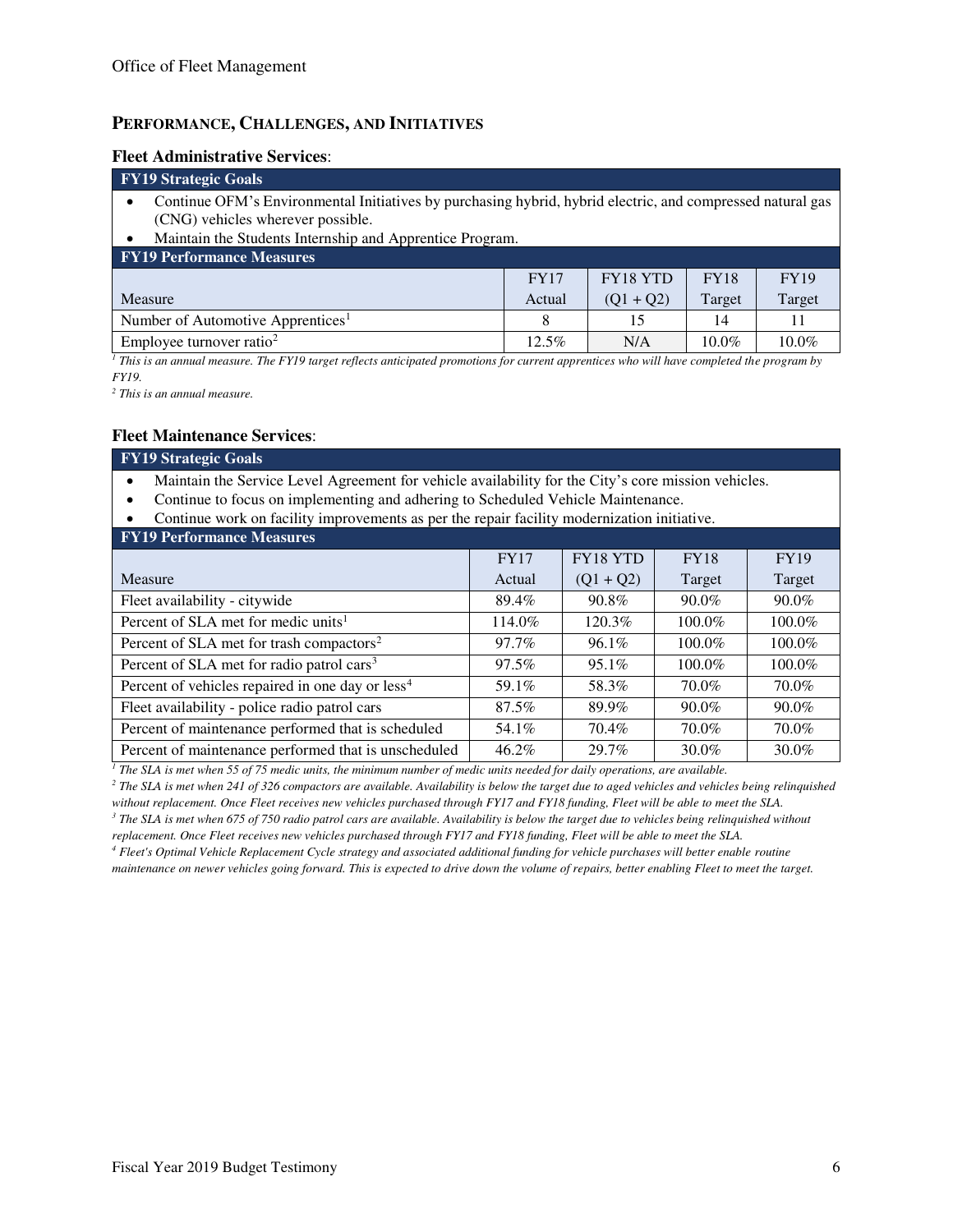## **Vehicle Acquisitions and Disposal**:

| <b>FY19 Strategic Goals</b>                                                            |             |             |             |             |  |  |  |  |
|----------------------------------------------------------------------------------------|-------------|-------------|-------------|-------------|--|--|--|--|
| Continue to replace priority vehicles as per the Optimal Vehicle Replacement Strategy. |             |             |             |             |  |  |  |  |
| <b>FY19 Performance Measures</b>                                                       |             |             |             |             |  |  |  |  |
|                                                                                        | <b>FY17</b> | FY18 YTD    | <b>FY18</b> | <b>FY19</b> |  |  |  |  |
| Measure                                                                                | Actual      | $(Q1 + Q2)$ | Target      | Target      |  |  |  |  |
| Median age of vehicle: General Fund                                                    | 7.4         | 5.2         | 7.0         | 7.0         |  |  |  |  |
| Median age of vehicle: Water Fund <sup>1</sup>                                         | 10.2        | 9.7         | 8.0         | 8.0         |  |  |  |  |
| Median age of vehicle: Aviation Fund <sup>1</sup>                                      | 12.5        | 11.1        | 8.0         | 8.0         |  |  |  |  |
| Median age of vehicle: Citywide (years)                                                | 8.0         | 5.4         | 7.0         | 7.0         |  |  |  |  |
| Median age of vehicle: trash compactors (years)                                        | 8.4         | 7.3         | 7.0         | 7.0         |  |  |  |  |
| Median age of vehicle: medic units (years)                                             | 5.1         | 4.2         | 4.5         | 4.5         |  |  |  |  |
| Median age of vehicle: police radio patrol cars (years)                                | 2.5         | 2.2         | 3.0         | 2.5         |  |  |  |  |
| Median age of vehicle: fire apparatus (years) <sup>2</sup>                             | 14.0        | 13.8        | 12.5        | 12.5        |  |  |  |  |
| Number of police radio patrol cars replaced / purchased<br>150<br>150<br>150           |             |             |             |             |  |  |  |  |
| Number of medic units replaced / purchased                                             | 12          | 10          | 11          | 13          |  |  |  |  |
| Number of trash compactors replaced / purchased <sup>3</sup>                           | 40          | $\Omega$    | 30          | 30          |  |  |  |  |

*1 Median age is above the target due to lack of adequate vehicle replacement. The revised purchase plan in upcoming fiscal years will enable Fleet to continue to drive down the median age of vehicles to meet the target.* 

*2 Continuation of Fleet's Optimum Vehicle Replacement strategy will enable Fleet to meet the target in upcoming fiscal years.* 

*3 Trash compactor purchases are being initiated and completed during the second half of FY18. Fleet anticipates meeting the FY18 target.*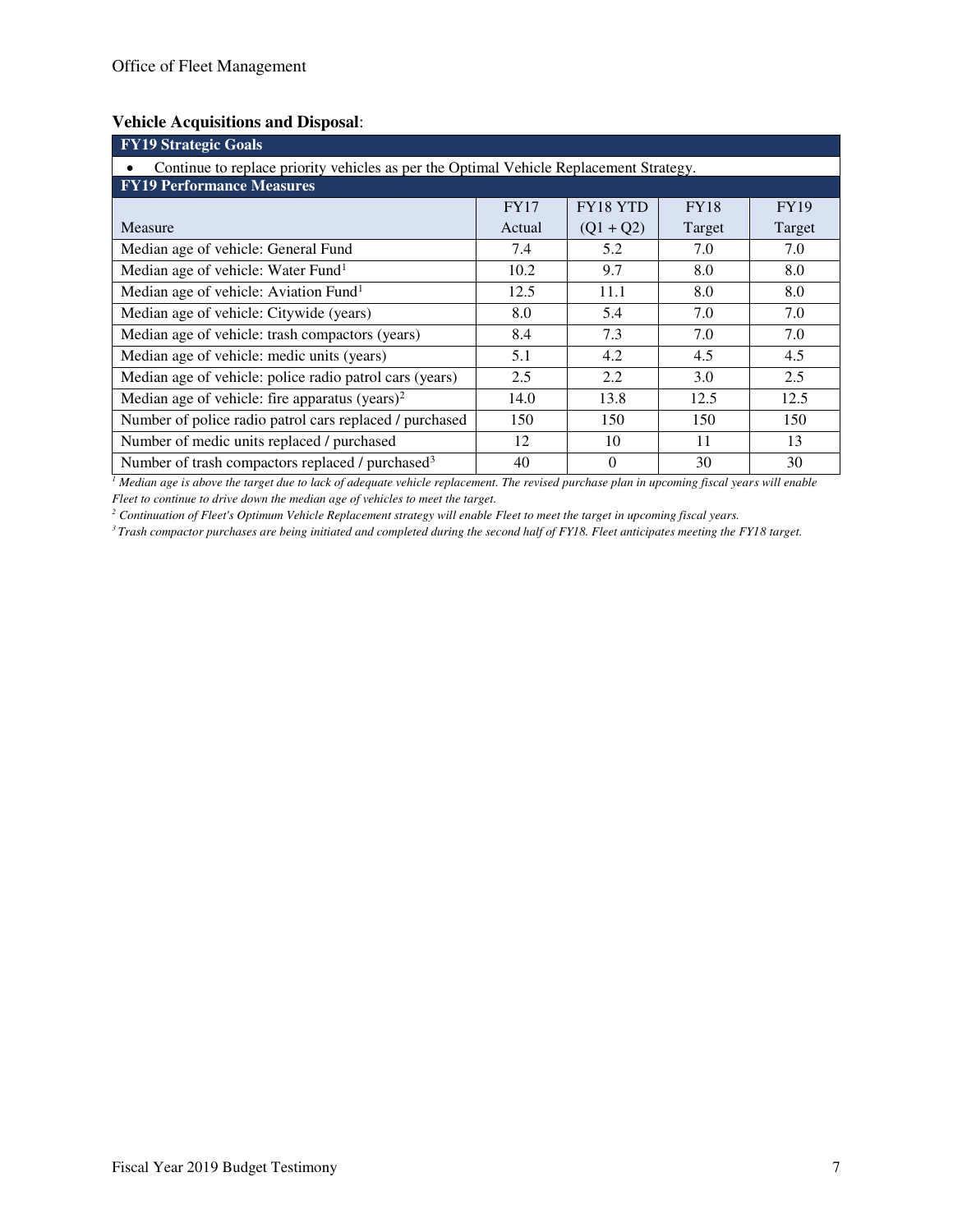Office of Fleet Management

## **OTHER BUDGETARY IMPACTS**

## **Federal and State (Where Applicable)**

Not Applicable.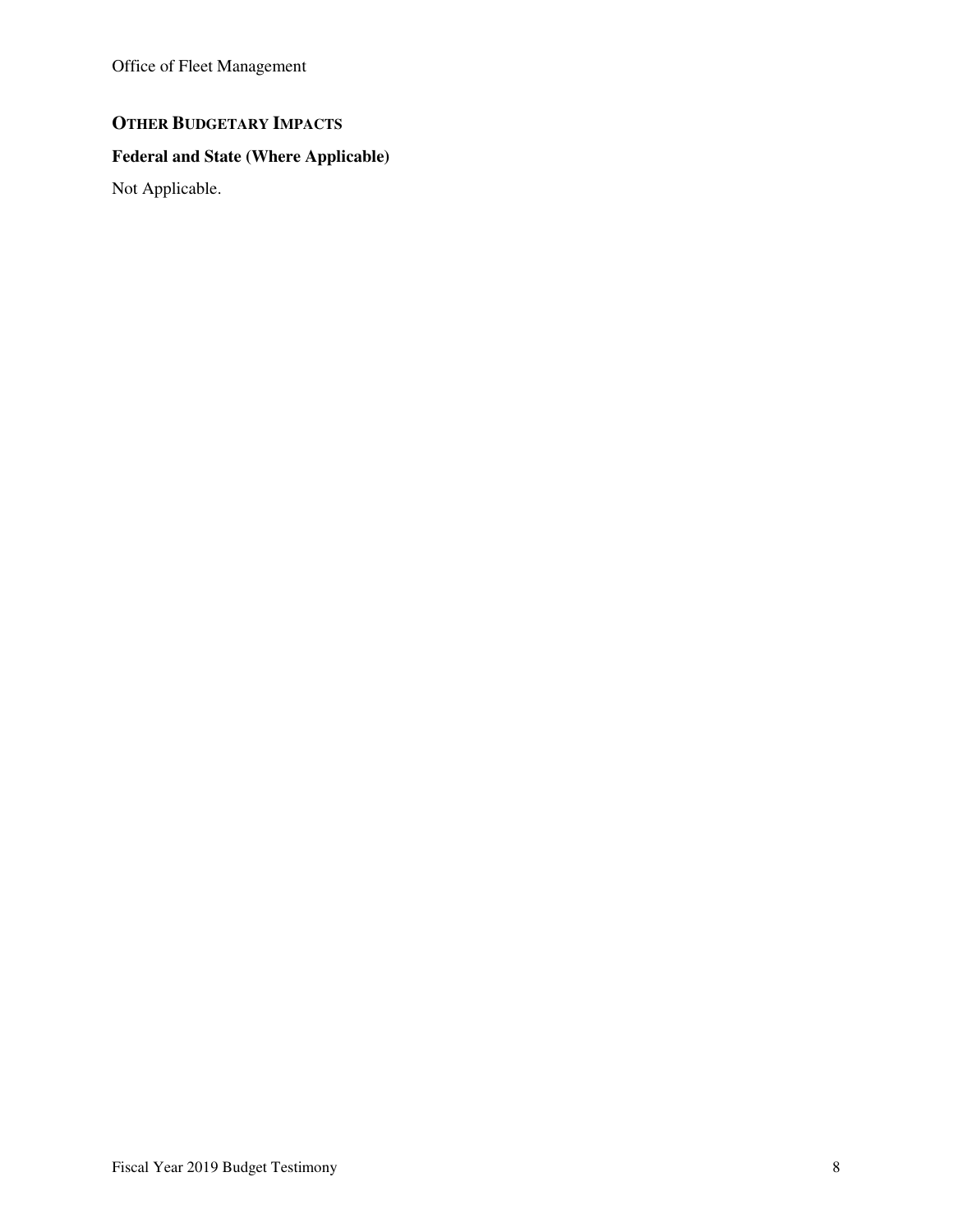## **CONTRACTING EXPERIENCE**

|                | M/W/DSBE Participation on Large Professional Services Contracts |                                   |                             |                            |                          |                                                  |                                              |                                                        |                                                                |                                                                                                                        |                                                            |
|----------------|-----------------------------------------------------------------|-----------------------------------|-----------------------------|----------------------------|--------------------------|--------------------------------------------------|----------------------------------------------|--------------------------------------------------------|----------------------------------------------------------------|------------------------------------------------------------------------------------------------------------------------|------------------------------------------------------------|
|                | Top Largest Contracts, FY18                                     |                                   |                             |                            |                          |                                                  |                                              |                                                        |                                                                |                                                                                                                        |                                                            |
| Vendor<br>Name | Service<br>Provided                                             | Dollar<br>Amount<br>of<br>Contrac | <b>RFP</b><br>Issue<br>Date | Contrac<br>t Start<br>Date | Ranges in RFP            | $%$ of<br>M/W/DSBE<br>Participatio<br>n Achieved | \$ Value of<br>M/W/DSBE<br>Participatio<br>n | Total $%$<br>Participatio<br>$n - All$<br><b>DSBEs</b> | Total \$<br>Value<br>Participatio<br>$n - All$<br><b>DSBEs</b> | Local<br><b>Business</b><br>(principal<br>place of<br>business<br>located<br>within<br>City<br>limits)<br>[yes $/$ no] | Waiver for<br>Living<br>Wage<br>Compliance<br>[yes $/no$ ] |
|                |                                                                 |                                   |                             |                            | <b>MBE: Best Efforts</b> | $0\%$                                            | \$0                                          |                                                        |                                                                |                                                                                                                        |                                                            |
| Cascor         | Warranty                                                        |                                   |                             |                            | <b>WBE: Best Efforts</b> | $0\%$                                            | \$0                                          |                                                        |                                                                |                                                                                                                        |                                                            |
| Incorporate    | Administratio                                                   |                                   | 7/7/1                       |                            | <b>DSBE: Best</b>        |                                                  |                                              |                                                        |                                                                |                                                                                                                        |                                                            |
| α              | n                                                               | \$50,000                          |                             | 8/1/17                     | Efforts                  | $0\%$                                            | \$0                                          | $0\%$                                                  | \$0                                                            | N <sub>0</sub>                                                                                                         | N <sub>0</sub>                                             |

OFM has only one professional services contract to report for FY18, which has no opportunity for minority, woman, and disabled-owned business (M/W/DSBE). The department is committed to supporting the Administration's goal for M/W/DSBE participation in City contracting. OFM's FY2018 year-to-date M/W/DSBE participation on all contracts is 1%. Many of our contracts are technical due to the specificity of our requirements and specifications, particularly around the purchases of heavy equipment, vehicles, and other related parts and equipment. There are limited M/W/DSBE vendors for such contracts. We continue to review our contract and always look for more opportunities as they arise.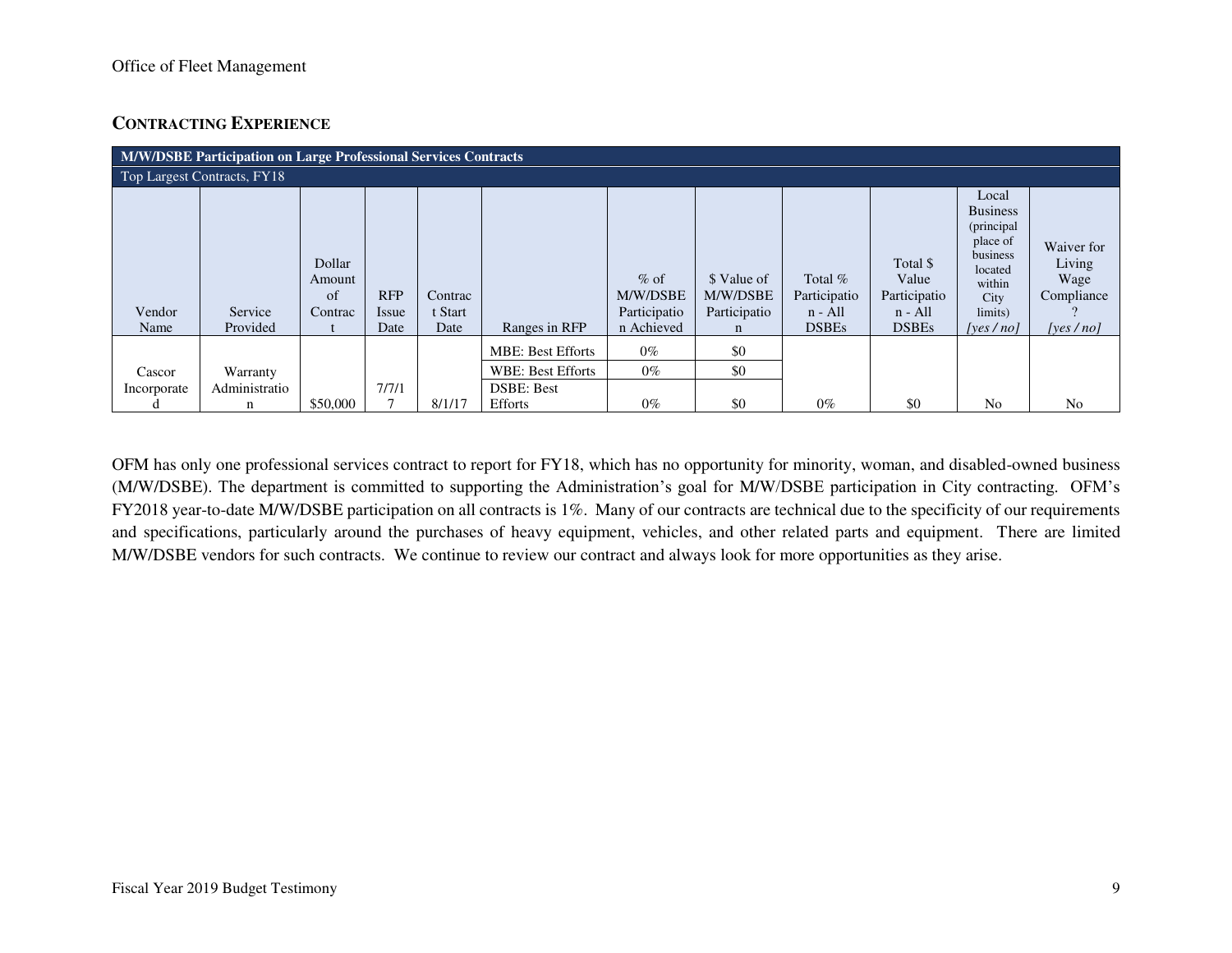# **EMPLOYEE DATA**

| <b>Staff Demographics (as of December 2017)</b> |                        |                  |                      |                        |                  |  |  |  |
|-------------------------------------------------|------------------------|------------------|----------------------|------------------------|------------------|--|--|--|
|                                                 | <b>Full-Time Staff</b> |                  |                      | <b>Executive Staff</b> |                  |  |  |  |
|                                                 | Male                   | Female           |                      | Male                   | Female           |  |  |  |
|                                                 | African-American       | African-American |                      | African-American       | African-American |  |  |  |
| Total                                           | 113                    | 26               | Total                | $\Omega$               | $\Omega$         |  |  |  |
| % of Total                                      | 31%                    | 7%               | % of Total           | $0\%$                  | $0\%$            |  |  |  |
| Average Salary                                  | \$46,755               | \$49,037         | Average Salary       | \$0                    | \$0              |  |  |  |
| Median Salary                                   | \$48,806               | \$44,118         | <b>Median Salary</b> | \$0                    | \$0              |  |  |  |
|                                                 | White                  | White            |                      | White                  | White            |  |  |  |
| Total                                           | 171                    | 5                | Total                | $\overline{c}$         | $\boldsymbol{0}$ |  |  |  |
| % of Total                                      | 47%                    | $1\%$            | % of Total           | 67%                    | $0\%$            |  |  |  |
| Average Salary                                  | \$54,035               | \$54,714         | Average Salary       | \$118,303              | \$0              |  |  |  |
| Median Salary                                   | \$51,785               | \$43,818         | Median Salary        | \$118,303              | \$0              |  |  |  |
|                                                 | Hispanic               | Hispanic         |                      | Hispanic               | Hispanic         |  |  |  |
| Total                                           | 24                     | $\boldsymbol{0}$ | Total                | $\mathbf{0}$           | $\boldsymbol{0}$ |  |  |  |
| % of Total                                      | $7\%$                  | $0\%$            | % of Total           | $0\%$                  | $0\%$            |  |  |  |
| Average Salary                                  | \$46,123               | \$0              | Average Salary       | \$0                    | \$0              |  |  |  |
| <b>Median Salary</b>                            | \$48,494               | \$0              | Median Salary        | \$0                    | \$0              |  |  |  |
|                                                 | Asian                  | Asian            |                      | Asian                  | Asian            |  |  |  |
| Total                                           | 16                     | $\boldsymbol{0}$ | Total                | 1                      | $\boldsymbol{0}$ |  |  |  |
| % of Total                                      | $4\%$                  | $0\%$            | % of Total           | 33%                    | $0\%$            |  |  |  |
| Average Salary                                  | \$51,111               | \$0              | Average Salary       | \$106,605              | \$0              |  |  |  |
| <b>Median Salary</b>                            | \$49,006               | \$0              | Median Salary        | \$106,605              | \$0              |  |  |  |
|                                                 | Other                  | Other            |                      | Other                  | Other            |  |  |  |
| Total                                           | 7                      | $\Omega$         | Total                | $\Omega$               | $\Omega$         |  |  |  |
| % of Total                                      | 2%                     | $0\%$            | % of Total           | $0\%$                  | $0\%$            |  |  |  |
| Average Salary                                  | \$47,423               | \$0              | Average Salary       | \$0                    | \$0              |  |  |  |
| Median Salary                                   | \$49,406               | \$0              | Median Salary        | \$0                    | \$0              |  |  |  |
|                                                 | <b>Bilingual</b>       | Bilingual        |                      | Bilingual              | Bilingual        |  |  |  |
| Total                                           | 21                     | $\overline{0}$   | Total                | 1                      | $\theta$         |  |  |  |
| % of Total                                      | $6\%$                  | $0\%$            | % of Total           | 33%                    | $0\%$            |  |  |  |
| Average Salary                                  | \$49,735               | \$0              | Average Salary       | \$106,605              | \$0              |  |  |  |
| Median Salary                                   | \$46,721               | \$0              | Median Salary        | \$106,605              | \$0              |  |  |  |
|                                                 | Male                   | Female           |                      | Male                   | Female           |  |  |  |
| Total                                           | 331                    | 31               | Total                | 3                      | $\Omega$         |  |  |  |
| % of Total                                      | 91%                    | 9%               | % of Total           | $100\%$                | $0\%$            |  |  |  |
| Average Salary                                  | \$50,695               | \$49,953         | Average Salary       | \$114,403              | \$0              |  |  |  |
| <b>Median Salary</b>                            | \$49,606               | \$44,018         | <b>Median Salary</b> | \$106,605              | \$0              |  |  |  |